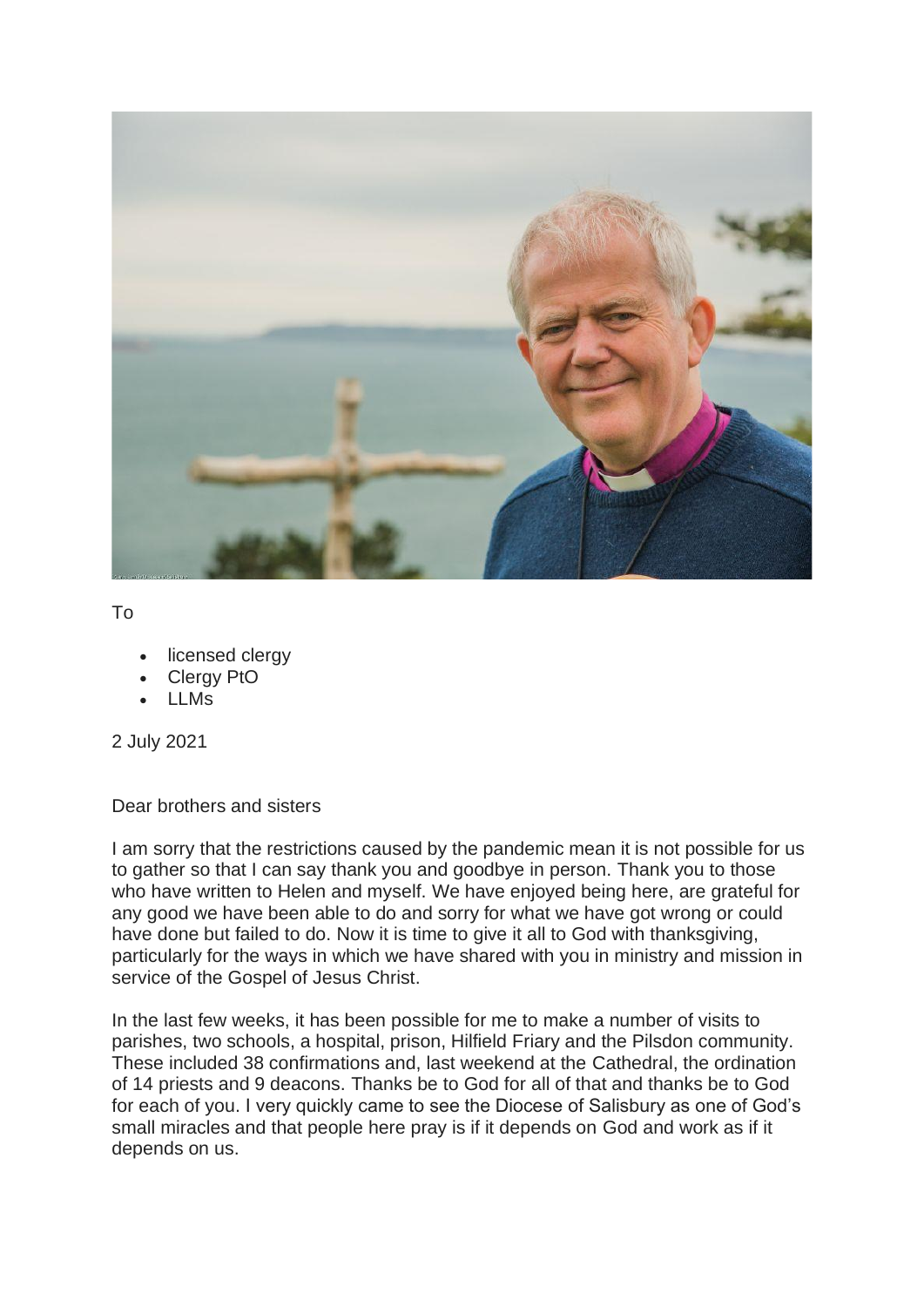The last 17 months have been particularly testing for everyone. Churches, chaplaincies, schools, academies, colleges, communities and projects across the Diocese have done well in adapting patterns of prayer and worship, care and service, education and teaching. As we come into the middle of summer and the traditional holiday break, my sense is that everyone is tired so I hope you are able to plan time off. That can be difficult for parish clergy to do if you stay at home so I also hope you will be able to get away for at least part of the break. One day out might be to play or watch some cricket. The Diocese has usually entered a cricket team in the *Church Times* competition but these last two seasons have, of course, been disrupted by the pandemic. Pip Martin has nevertheless volunteered to arrange a friendly clergy cricket match, either among ourselves or involving our old friends from Exeter and other neighbouring dioceses, at the end of the summer. As a venue he suggests, possibly, Sherborne (a very pleasant and the least inconvenient venue for games on former occasions) on Monday the 6 September with Monday the 13 September as a reserve date. If you would like to play, please do be in touch with Pip [\(frphilipmartin@gmail.com](mailto:frphilipmartin@gmail.com) | 07597 534495). We have always regarded clergy cricket as 'work' for clergy and not using up a day off.

Before I finish as your bishop, there are a few notices that need to be given. The Government are indicating restrictions will be lifted on the 19 July, but it seems certain that we will be living with this pandemic for quite some time. You will need to continue to exercise care in all you do. The [diocesan website](https://www.salisbury.anglican.org/whos-who/news-and-events/coronavirus) will continue to link you to the Church of England's guidelines so that you are able to make informed local decisions suitable for your circumstances.

In my time as bishop, I have been grateful for the small group that has had a care for the ministry of deliverance throughout the Diocese. Most recently this has been overseen by the Ven Stephen Robbins. Stephen is going to be away from the Diocese for the next year so the Ven Penny Sayer, Archdeacon of Sherborne, will be chairing the group and advising the acting Bishop. Penny will be the point of contact with effect from the 1 September 2021.

The June meeting of Diocesan Synod was the last before elections for a new Synod. Similarly, next week's meeting of General Synod is the last before there are elections for new diocesan representatives. If you don't consider standing yourself, please don't complain if your representatives don't do what you would have wanted them to do! Make sure you elect the people you really want to represent you on both Diocesan Synod and General Synod. Gillian Clarke has been a wonderfully cheerful and diligent Chair of the House of Laity and has been joined more recently by Lydia Cook as Chair of the House of Clergy who was just getting into her stride when she was appointed to a living in our neighbouring Diocese of Exeter with effect from October. I am grateful to them both for their chairing of Synod and for their significant contributions to our common life.

The Bishop's Council is elected by the members of Diocesan Synod from among their number as, in a way, a standing committee that keeps the work of Synod going between meetings. The Council meets on some nine occasions each year (including a residential) and deals with a lot of the detail checking and refinement that is required to enable the Synod's business to proceed smoothly. I am greatly indebted to its members for giving up so much time to attend what are usually evening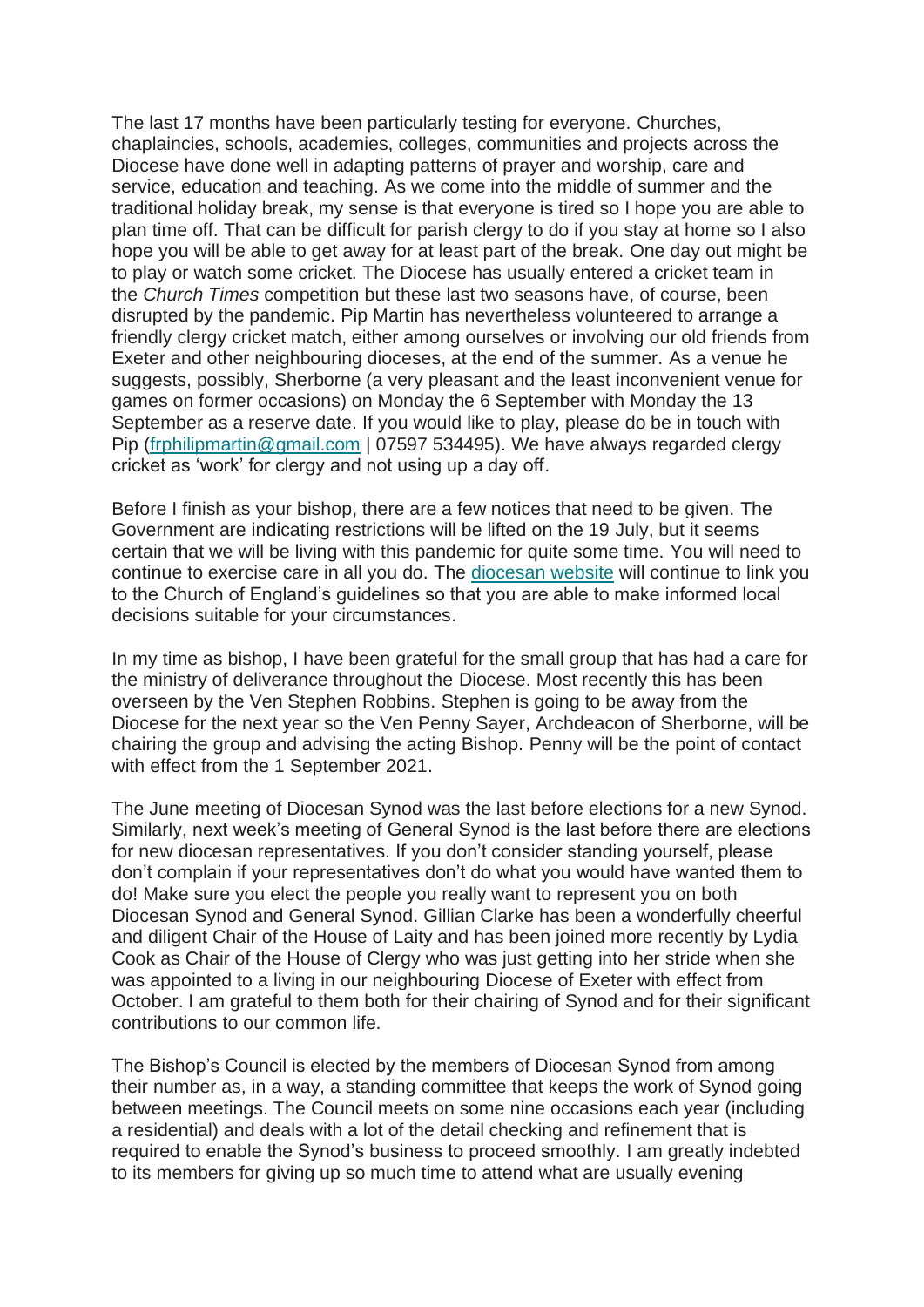meetings to which many travel on dark wet winter evenings from the far corners of the Diocese to which they then return late at night. Thank you to all of them.

I had hoped we would have reached more of a 'staging post' before I leave but it is not so. This side of the kingdom of heaven, we are always on the way rather than having arrived. There is very good work in progress renewing hope across the Diocese. As a Diocese we have led on the care of creation but, my goodness, there is a lot still to do in response to climate change and damage to the environment. Renewing Rural Hope has given welcome profile to the rural Church and there is more to do. The Diocesan Board of Education has been working to strengthen the relationship of schools, churches and local communities and, with the Government's academisation programme, the Diocese is securing a strong distinctively Christian contribution to the education of 43,000 children and young people. If the Lambeth Conference goes ahead next year, there will be an opportunity to renew the partnership with the Episcopal Church in the Sudan and South Sudan. It will be good to finalise the legalities of the Channel Island deaneries being attached to the Diocese. They will be a blessing to the Diocese and the Diocese will be a blessing to them.

There are some big challenges to be addressed in the next few years. It will be good to have a new diocesan bishop able to take a longer view than is possible for me. As a Diocese, we have agreed a Financial Framework to restore a balanced budget in four years. We have a Mission and Pastoral Plan to ensure decisions about ministry and mission are creative and supportive of the local Church. How this works out will depend a great deal on the response to the Generous Giving campaign in September. Please make the most of this opportunity to address the issues of stewardship because an increase in financial giving from those who can give more will make a very big difference to the life and work of the Church locally.

As in every ministry, the work of the Bishop is with a team. Nigel Salisbury chairs the Board of Finance and it has always felt very well led. Bishops Karen and Andrew and Archdeacons Alan, Sue, Antony and Penny have been great colleagues. I am also grateful for David Pain, our Diocesan Secretary, and Joy Tubbs, our Director of Education. The Dean of Salisbury, Nick Papadopulos, has led the Cathedral through very challenging times since his arrival. This Bishop's Staff has been marvellously well served by my chaplain, Tony Monds. I also want to acknowledge and thank the admin team at The South Canonry, Mel Davies and Sally Ruffer who, with Tony Monds, are so crucial at the interface between Bishop and Diocese. All of these, and their predecessors, have worked with me to renew hope across the Diocese through a shared commitment to pray, serve, grow.

I was ordained bishop on St Mary Magdalene's day and will finish in the Diocese all but ten years later on St Thomas the Apostle's day. These two are saints not because they were perfect but because they loved and responded to the risen Jesus Christ. They are good saints to frame the ministry I have exercised here as your Bishop. Although the number able to attend Evensong in the Cathedral on Saturday at 5.30pm is very limited, I hope those who want to will join us online: [https://youtu.be/mD8Mblw369A](https://eur02.safelinks.protection.outlook.com/?url=https%3A%2F%2Fyoutu.be%2FmD8Mblw369A&data=04%7C01%7CA.Macham%40salcath.co.uk%7Cc5bb8a10415b497f28cf08d93c87a9f7%7C7bf8d56811b3443f8aa808177b699770%7C0%7C0%7C637607375629990742%7CUnknown%7CTWFpbGZsb3d8eyJWIjoiMC4wLjAwMDAiLCJQIjoiV2luMzIiLCJBTiI6Ik1haWwiLCJXVCI6Mn0%3D%7C1000&sdata=1Us5CRxgg1my0bmA6J8qTYbDCQh0RVycJKjfmHJWtcY%3D&reserved=0)

On Saturday at Evensong on the last day of the week, I will give the oversight and